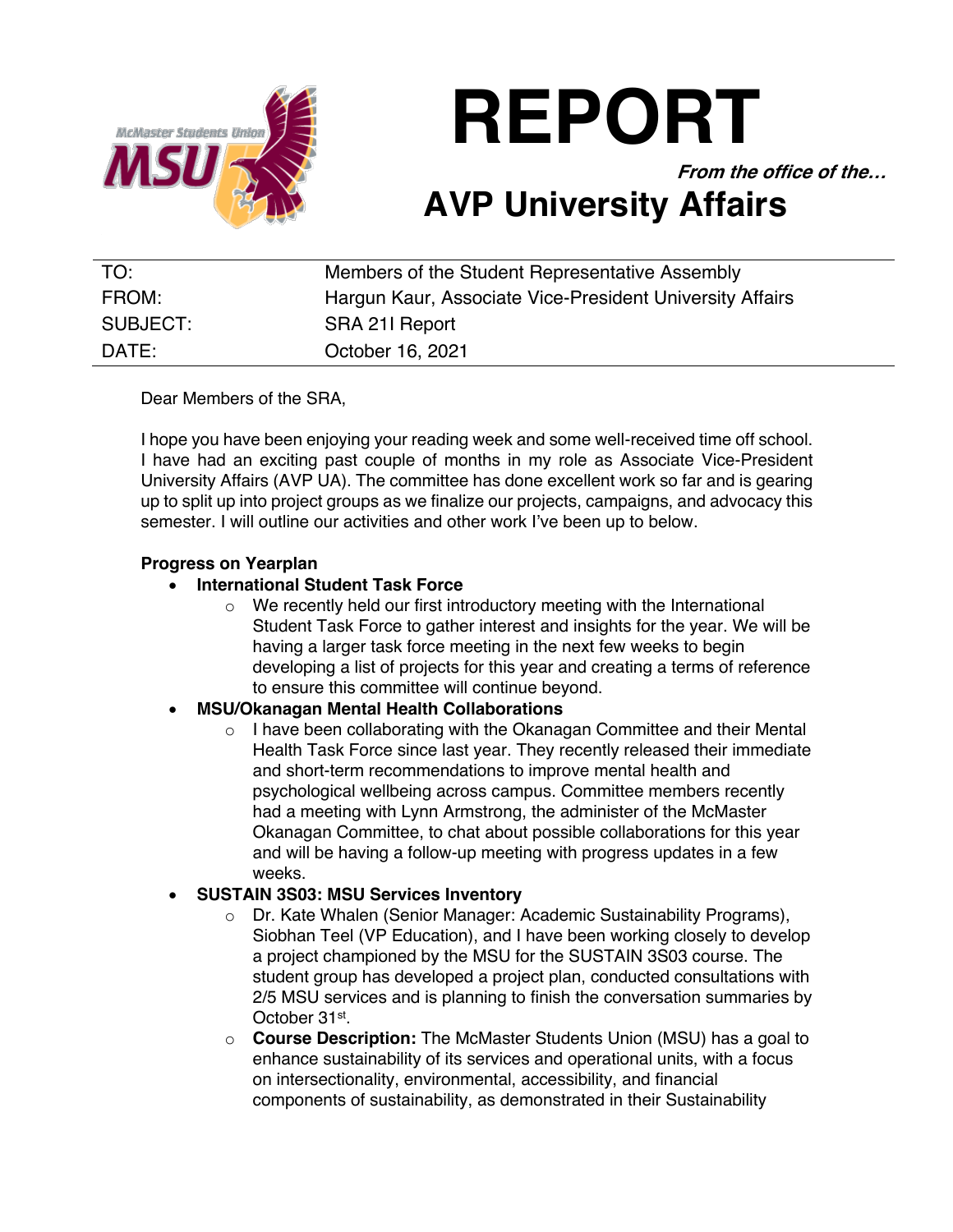Operating Policy. To support the MSU's sustainability goals, SUSTAIN 3S03 students will consult with approximately 5 MSU services and 5 operational units, as identified by the MSU and guided by the MSUs Sustainability Operating Policy, to identify the current progress and goals for the current year to further enhance sustainability in key areas across the MSU. The key deliverables will include a report of the MSUs current progress in relation to their Sustainability Operating Policy, a list of SMART goals for each service and operational unit, and a presentation to the MSU Student Representative Assembly. The outcomes of this consultation will be shared with SUSTAIN 2SS3 students in the Winter semester to report on progress made and advocate for further enhancement.

### • **Student Accessibility Services (SAS) Collaborations**

o I have had regular meetings with Allison Drew-Hassling, Director of Student Accessibility and Case Management, regarding concerns brought up by students and committee members. These conversations have contributed to various outcomes including an audit of the SAS website to increase accessibility, increasing outreach to high schools about the accommodation process, contributing to a first year orientation program for those registered with SAS, and being on the hiring committee and steering committee of the Student Urgent Response Team.

### • **Student Census/Experience Survey**

o We are actively collaborating with Arig al Shaibah, AVP Equity and Inclusion, and others at the Equity and Inclusion Office to discuss the dissemination and use of last year's student census/experience survey.

## **Past Events, Projects, & Activities**

#### • **Peer Support Services Video**

o In collaboration with SHEC, Diversity Services, PCC, Maccess, and WGEN and the MSU Communications team, we created a resource to increase awareness and simplify resource navigation of the MSU Peer Support Services. This was shared during Welcome Week events and the MSU Facebook pages. We are currently looking to disseminate this resource through other campus and community partners.

## • **Orange Shirt Day Campaign**

o Members of the University Affairs committee, in collaboration with the Provincial & Federal Affairs committee, found resources for and contributed to the MSU's Orange Shirt Day campaign to raise awareness of residential schools and indigenous ways of being.

#### • **Second Year Welcome**

 $\circ$  Committee members were involved with the development and planning of the Second Year Welcome, led by Denver Della-Vedova (MSU President) and the presidents of each faculty society.

#### **Upcoming Events, Projects, & Activities**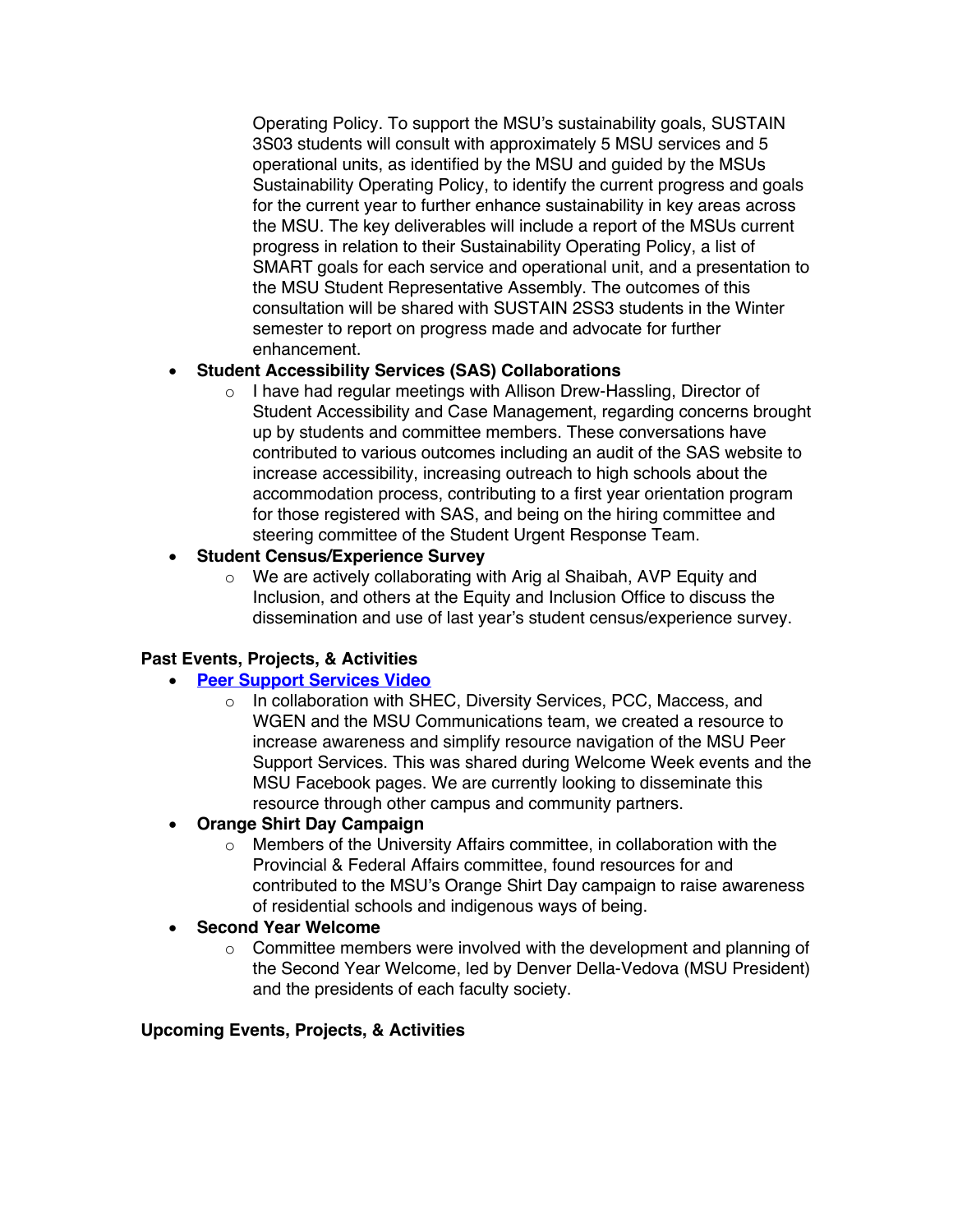The following are projects that have been started and are currently being further developed by committee members. Many projects are championed by a small number of committee members, with opportunities for others to contribute as they'd like.

- **Indigenous Student Representation in the MSU**
	- $\circ$  Inspired by conversations with a faculty member, a University Affairs committee member brought up the idea of increasing Indigenous representation within the MSU (e.g., through a standing committee, an AVP, or VP position). We have since had meetings to brainstorm with Siobhan and are also in the process of setting up meetings with Indigenous student groups and Indigenous Student Services.
- **Showcase of Literature on Sexual Violence Prevention and Response**
	- $\circ$  An idea that arose from a conversation with Wil Fujarczuk, Coordinator of Sexual Violence Prevention Education at the Sexual Violence Prevention and Response Office, committee members came up with a possible idea of highlighting literature on the topic in the library. We will be connecting with the libraries at McMaster about the feasibility of such an idea.

## • **MSU/McMaster Academic Accommodations & Mental Health Resources**

o In collaboration with Dr. Kim Dej, Acting Vice-Provost (Faculty), the MSU is working on creating a joint communication on the academic accommodation process beyond the first MSAF and mental health resources around campus to increase awareness of supports for students in need.

## • **iCent Application: MSU Information**

 $\circ$  Committee members, in collaboration with the communications team, are working on updating the information about the MSU on the iCent application. This is an application for all international students to help orient them to McMaster and surrounding communities.

## • **Echo360/Transcripts Resources**

o Following an initial meeting with Joey Ricottone, Audio/Visual and Information Technology Specialist at the Library Computing & Campus Classroom Technology, on the installation of Echo360 in classrooms, members of the University Affairs committee are hoping to work on collaborating on the creation of resources to increase student awareness of the full functionality of such technologies in aiding academics.

## • **Proctoring Guidelines**

 $\circ$  Following a proposal from Denver, the University Affairs committee members are looking forward to developing guidelines on when proctoring can and should be used in classrooms as well as alternative methods of assessment in cases where proctoring must be used.

## • **Menstrual Equity Campaign**

- o The Menstrual Equity project is being run by SRA members on the University Affairs committee. They have proposed running a campaign on this project later this year to increase awareness of this work to further menstrual equity across campus.
- **Disability Pride Campaign/Podcast with Diversity Services & Maccess**
	- o A University Affairs committee member proposed holding a joint campaign with Diversity Services and Maccess on disability pride. We